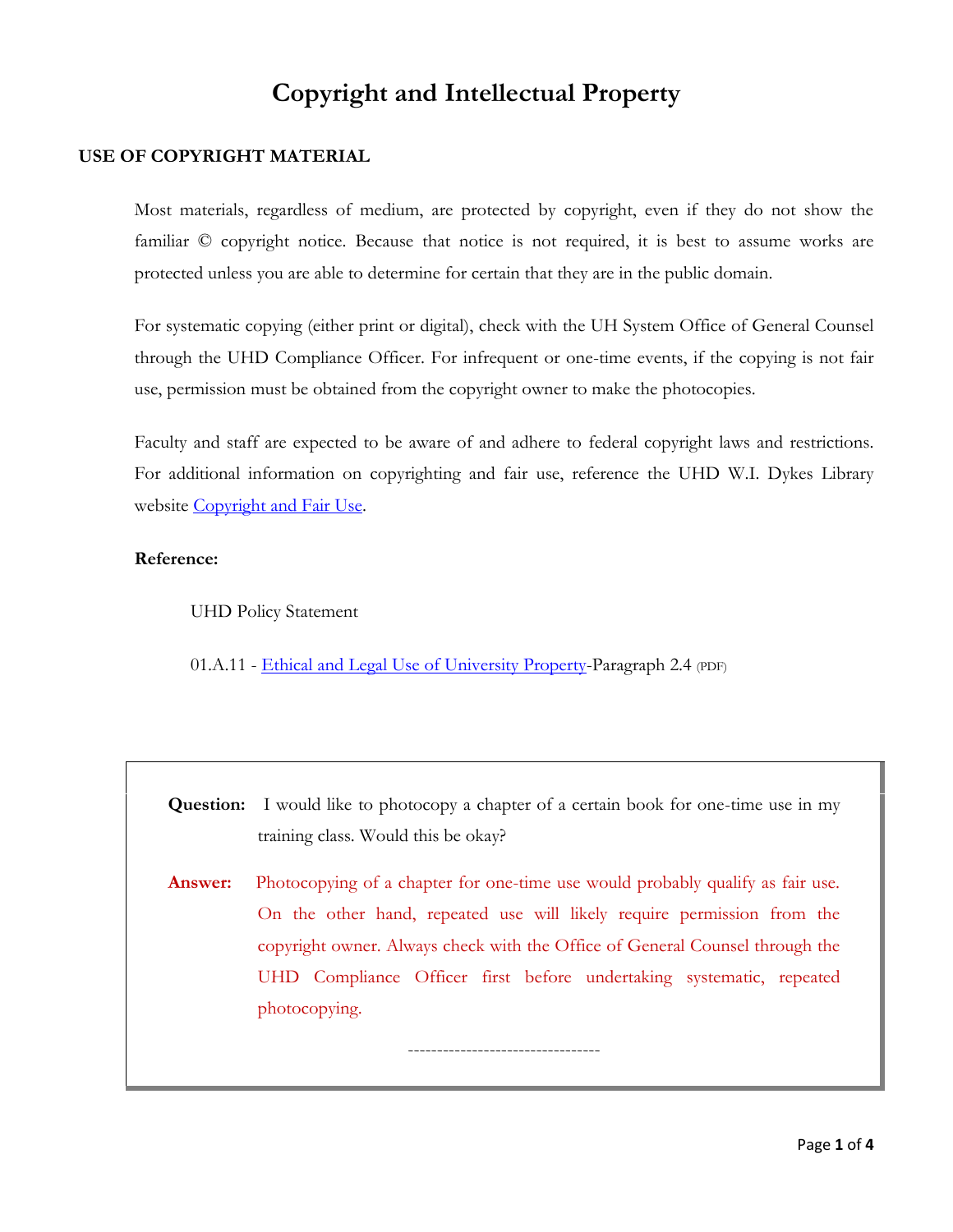**Question:** I am teaching online this semester and I have developed all my own materials. Nevertheless, I would like to use one chapter from a text that I have used in the past. Can I copy the chapter and post it on my Blackboard Vista site?

**Answer:** No. You cannot post it without having written permission from the publisher.

#### **INTELLECTUAL PROPERTY**

Intellectual property includes copyrighted materials, patents, trademarks, inventions, discoveries, trade secrets, artwork, technology, creations, scientific or technological developments, computer software or other forms of expression. The University's intellectual property policies applies to persons employed by UHD, to anyone using University facilities under the supervision of University personnel, to undergraduates, and to candidates for master's degrees.

With regard to employees, the UH System Board of Regents owns the intellectual property if intellectual property is:

- Created by an employee within their scope of employment;
- Created by an employee on UH System time with the use of UH System facilities or state financial support;
- Commissioned by UH System pursuant to a signed contract;
- Fits within the nine categories of works considered works for hire under copyright law; or
- Results from research supported by federal funds or third-party sponsorship.

An employee must disclose the intellectual property for review to the UH System Office of Intellectual Property Management through the UHD Vice President for Administration and Finance. Disclosure should occur well before submitting any information about intellectual property for publication, or making any public disclosure, oral or written, or even a private disclosure, because such public disclosures may lead to a loss of intellectual property rights.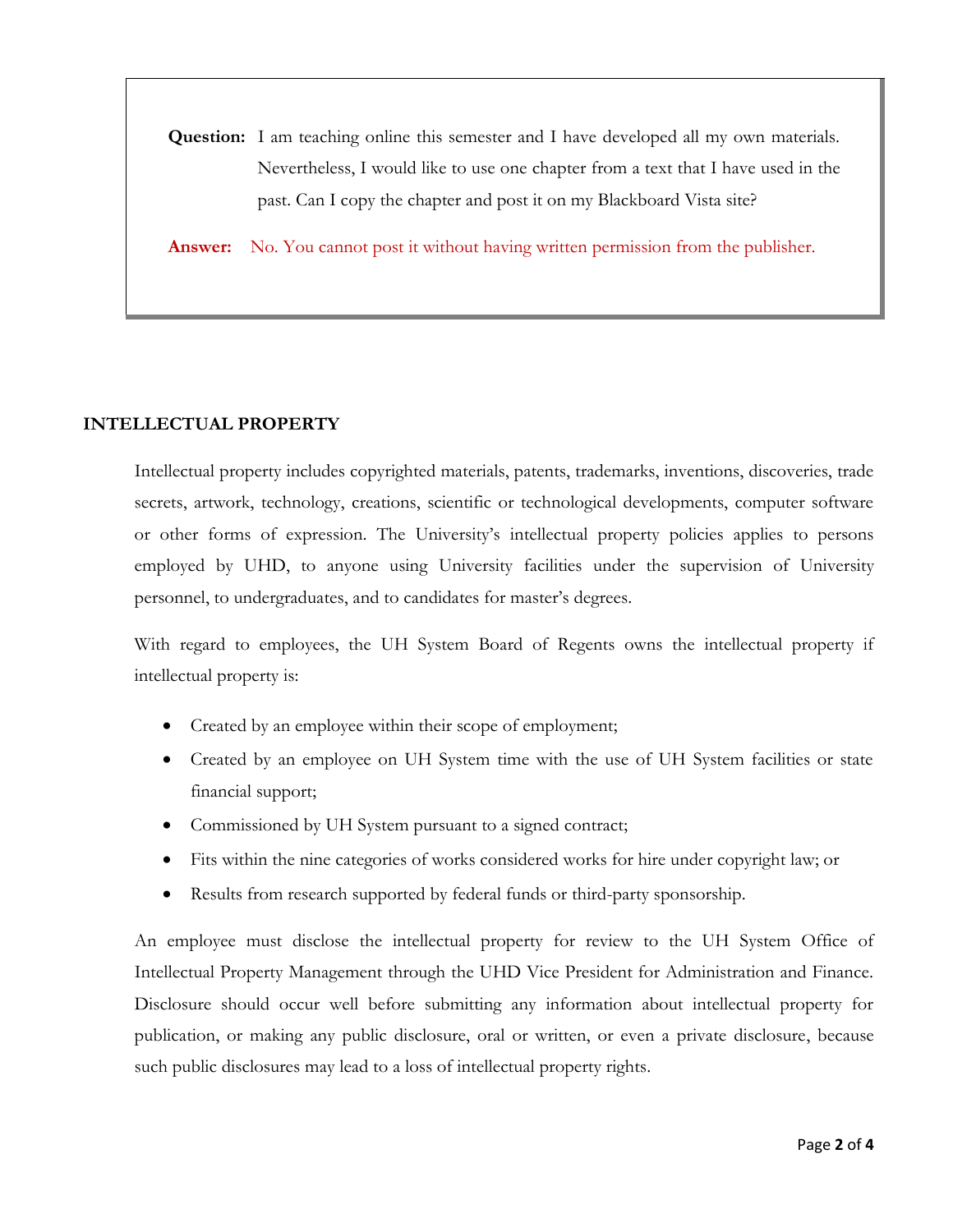UHD will not assert ownership of copyright developed by faculty, staff or students, unless separately contracted for, in any:

- Books, journal articles, texts, glossaries, bibliographies, study guides, laboratory manuals, syllabi, tests and survey instruments;
- Lectures and unpublished lecture notes;
- Musical works;
- Dramatic works; or
- Works of visual art, such as sculptures and drawings.

### **Reference:**

UH System Board of Regents Policy

21.08 - [Intellectual Property](http://www.uhsa.uh.edu/board-of-regents/policies/index.php) (Scroll down to 21.08)

UH System Administrative Memorandum

01.D.03 - [Trademark Management](http://www.uh.edu/af/universityservices/policies/sam/1GenAdmin/1D3.pdf) (PDF)

01.E.01 - [Office of Intellectual Property Management](http://www.uh.edu/af/universityservices/policies/sam/1GenAdmin/1E1.pdf) (PDF)

**Question:** On my lunch hour, I thought of a great invention that would save UHD time and money. Do I own my idea?

**Answer:** Probably not. While ideas are your own, there are many conditions that need to be cleared that may indicate institutional ownership of such intellectual property developed while with the University. If your idea is related to your job, is developed on UHD time, was supported by UHD, or you used UHD resources, the UH System Board of Regents has the ownership rights to the idea. Call the office of the Vice President for Administration and Finance for more information.

---------------------------------